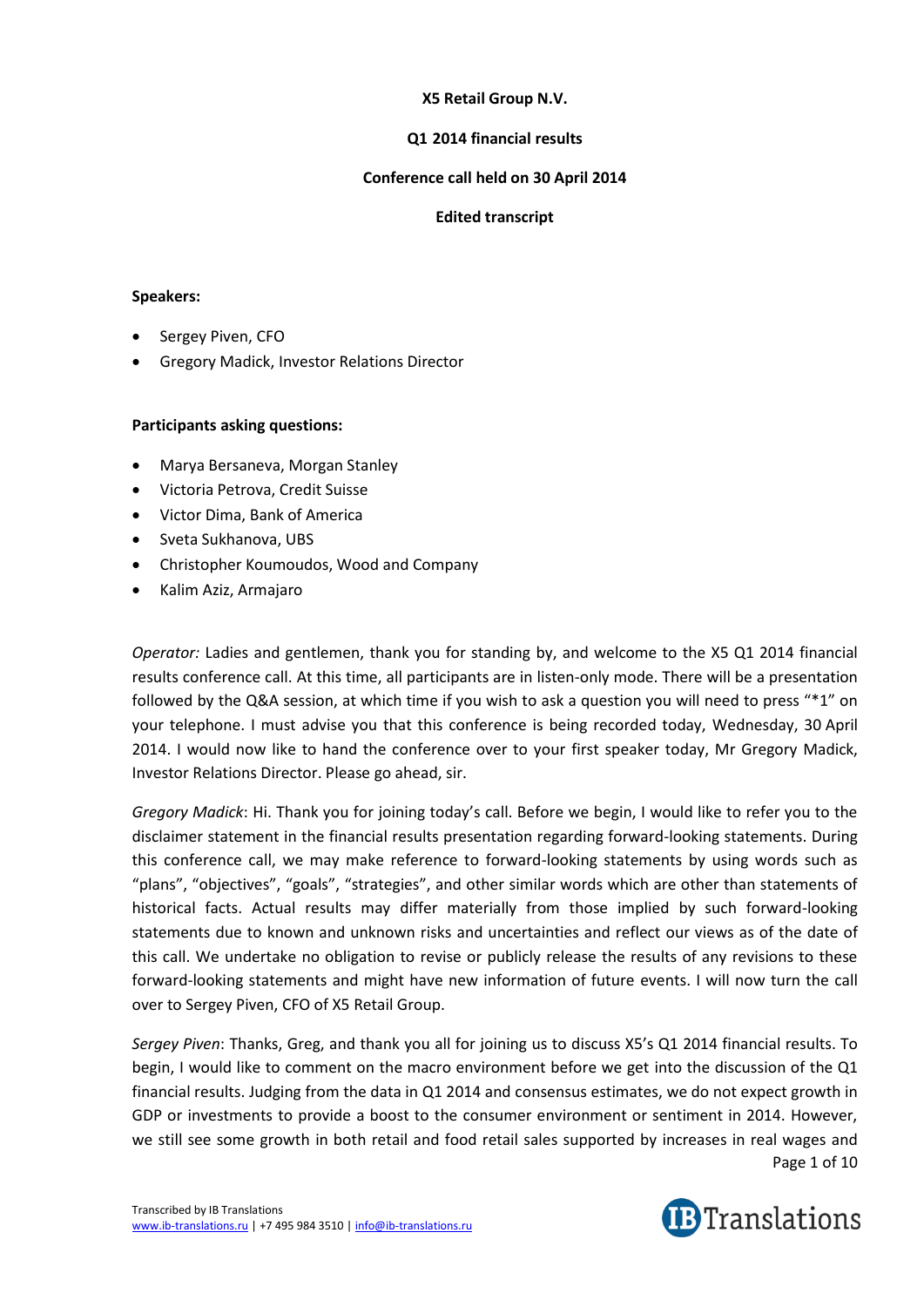consistently low levels of unemployment as well as high inflation. We also feel that more than retail we'll continue to grow more rapidly than the overall retail market due to the lower levels of modern retail penetration in Russia. The RUB/USD exchange rate has stabilised but the continued weakness of the RUB is having an impact on inflation as evidenced in the m-o-m inflation since inflation increase in Q1 2014. During this period food inflation has increased y-on-y from 6.5 in January 2014 to 8.4 in March, on average 7.3 for the quarter. In terms of X5's results, we have not seen any material impact from the changing macro environment on our Q1 and current results. We have not seen so far any deterioration in our check as we continue to benefit from the positive effect of our expanded assortments, and no significant trading down trends by consumer. As I said in my comments to FY2013 results, this may be due to the fact that we are currently reaping the benefits of the initiatives we put in place last year, which started to gather momentum in Q4 and continued to negate the effect of negative macro trends on X5. From a sector standpoint, also due to the fact that food retail is usually the last to feel the impact of increased consumer-saving and negative sentiment. Also, as I said earlier, the lower level of modern retail penetration continues to provide opportunities for growth for the top retailers at the expense of traditional retail formats who can't compete in quality, assortment or price. We will continue to monitor the macro situation; however, this time it has not caused us to make any changes in our strategy as regards pricing, expansion, and the extension of our guidance to 2014. Moving on to revenues, I would like to talk briefly about the drivers behind the improvement in both our top line and LFL sales in Q1. These are largely the same as in Q4 2013, and reflect the sustainability of the marketing question that I referred to during the previous conference call, and our back-to-basics retail strategy. During the previous conference call I mentioned that we did not raise prices in Q4 last year and in Q1 2014. Consumer sentiment and overall traffic seemed to benefit from this more stable and predictable pricing environment. Also by maintaining an improved level of availability in January which historically suffered due to disruptions associated with the New Year holidays we were able to better meet post-holiday consumer demand. These factors, along with improved assortment and an increased promotion continued the trend of positive LFL results across all formats, which together with sales from new stores have also become a contributor to our total revenue increase. Looking at retail sales on the format basis, we saw the biggest impact on revenues coming from Pyaterochka, which continued to build on the results we achieved in Q4 2013. More effective promo had a positive effect on the check, as well as the increase in the number of basket items, both of which are directly related to the changes in our supply chain driven by the introduction of category management principles and improved logistics which have both positively impacted assortment, promo, and availability. At Perekrestok the increase was related to more aggressive promo and the increase in sales from fresh categories. We are currently in the process of a comprehensive category review at our supermarket format, as well as the implementation of a new organisational structure which will include a commercial department based on category management principles. This will be rolled out in phases during 2014, and we expect to have the roll-out completed in Q4. At Karusel, sales were also up on the back of the increased promo and marketing activities including sales of Sochi Olympics branded items, as well as the new store openings in 2013. We also continued to see positive effects on sales from the formats' new loyalty programme which was launched in October 2013. Overall, LFL and total sales at Karusel in Q1 have also benefited from category and pricing reviews that were carried out during 2013 which enabled us to better align these items with the formats value proposition. Finally, other income increased as a percentage of sales by c. 30bps or by c. 34% in absolute terms y-o-y in Q1 2014 primarily due to other income related to the sale of non-core assets, including Perekrestok stores in Ukraine. Moving on to margins, our gross margin

Page 2 of 10

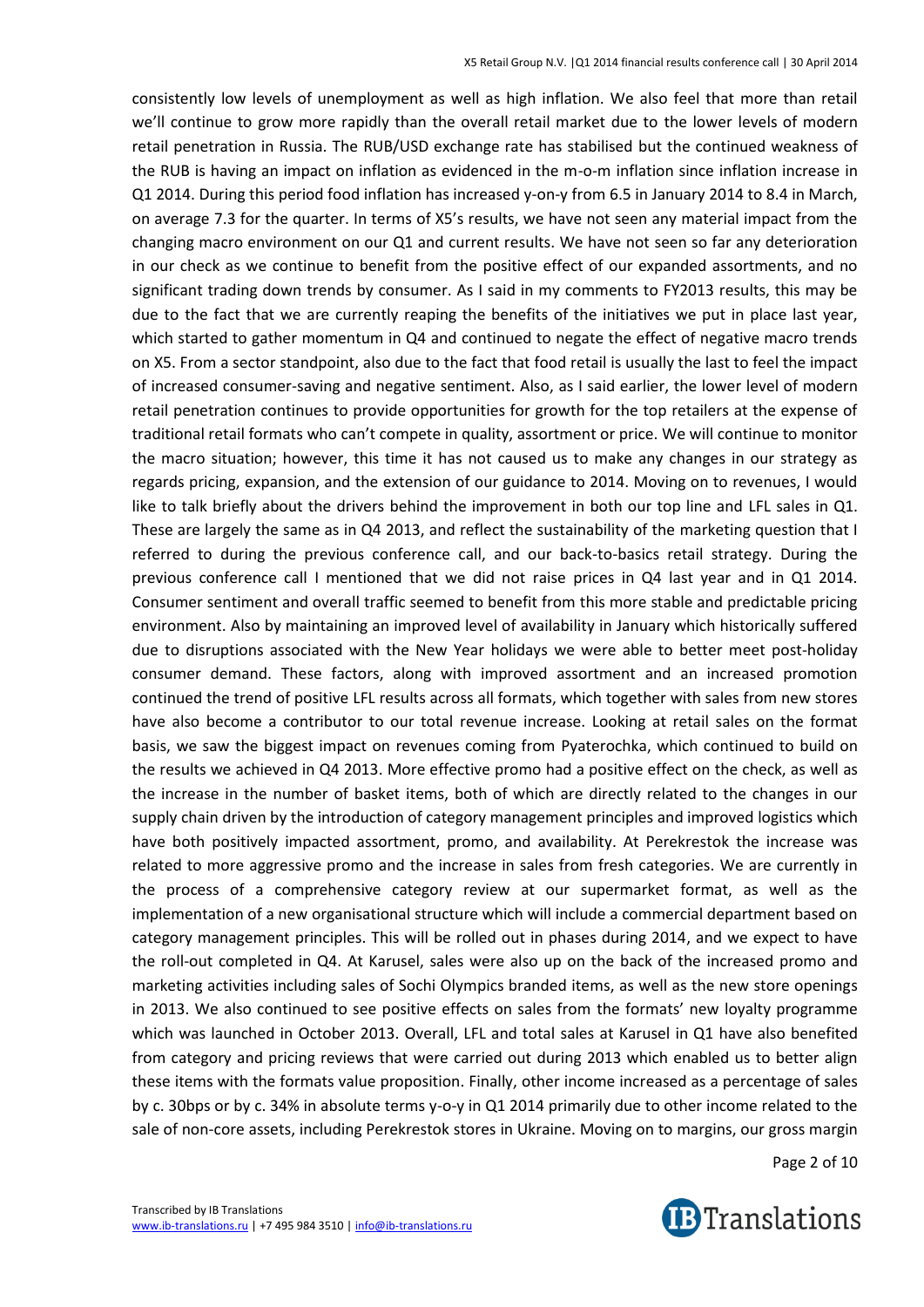in Q1 2014 was primarily impacted by a lower commercial margin due to the aggressive promo activities at Perekrestok and Karusel. The fact that we did not raise prices in Q4 which normally results in higher prices during the first part of Q1 of the following year was also a contributing factor to our lower gross margin. These were offset by improvements in the commercial margin at Pyaterochka, including better economics on promo which we attribute to the changes we have made in the format's commercial operations. We also did a better job managing shrinkage across our operations and, to a lesser extent, logistics course. They have said in the earlier calls, our commercial margin will be a product of improved terms from suppliers offset by necessary and rational investment into the customer. I would also caution against drawing any long-term conclusions based on Q1 results, especially during the ongoing transformation. Pyaterochka's results are a positive indication of the benefits of the new operational model and the effects of this model on the larger formats, especially, Perekrestok, remain to be seen. In terms of EBITDA, we finished the quarter in line with the previous period in 2013 due to our efforts to control costs at the SG&A level. The two main components of our SG&A expenses are staff costs and lease expenses. As a percentage of sales, we were able to decrease staff costs by 12bps in Q1 2014, primarily due to an increase in the operating leverage and also some employees' productivity. Y-o-y, the number of employees per store including our staffing has decreased at all of our formats, allowing us to increase compensation to retain key employees while maintaining lower costs as a percentage of sales. In terms of lease expenses, we did see an increase, and we should expect to continue to see inflation in these expenses in future periods based on changes in market conditions, competition and general inflation. In terms of the breakdown, Pyaterochka accounted for c. 65% of the y-o-y increase, while Perekrestok and Karusel accounted for c. 30% and 5%, respectively. The main driver for the increase in lease expenses was related to new stores added in 2013, primarily at Pyaterochka. We also saw an increase in lease rates at older stores due to indexation and currency-related terms. The only other notable changes in SG&A were to other expenses and depreciation. Other expense decreased due to a reduction in the accrual of provisions, the accrual and release of provisions as a part of managing and recognising potential risks will fluctuate from quarter to quarter. If we had not accrued any provisions in Q1 our EBITDA would have been significantly higher. Depreciation expense was higher due to impairments associated with asset disposals as well as the large number of stores added in Q4 2013 moving into the depreciable base in Q1 2014. Turning to our balance sheet, at the end of Q1 our Net Debt/EBITDA ratio was 2.83x compared to 2.68x at 31 December 2013. The increase was primarily due to an increase in borrowings to finance working capital shortages and capex. We are still well within our covenant limit of Net Debt/EBITDA of 4x and access to capital is not a constraint on the growth of our business. Our operating cash flow was negatively affected by working capital changes primarily due to our focus on sales and availability before and after the high seasonal demand in Q4, as well as lower purchases, which historically impacts Q1 trade payables, as demand normalises. We also saw a decrease in other accounts payable due to the fact that we did not accrue for bonuses in Q1 2014 as these were paid out during the period. In terms of receivables, the increase was primarily due to a reduction in netting of financial assets and liabilities as per the amendment to IFRS 7 which we adopted at the end of the last year. The effect was disclosed in Note 33 in our 2013 annual report and accounts. Basically, as a result we have decreased the volume of receivables that we net against payables, while the end result does not impact total changes in the working capital. We also recorded an increase in receivables from suppliers during the period. Working capital is one of our key sources of financing and an area that we remain particularly focused on. In terms of capital investments, we invested c. RUB 3bn in Q1 2014 and the majority of c. 65% went to expansion of our store base where we added c. 30,000 gross sq.m. The

Page 3 of 10

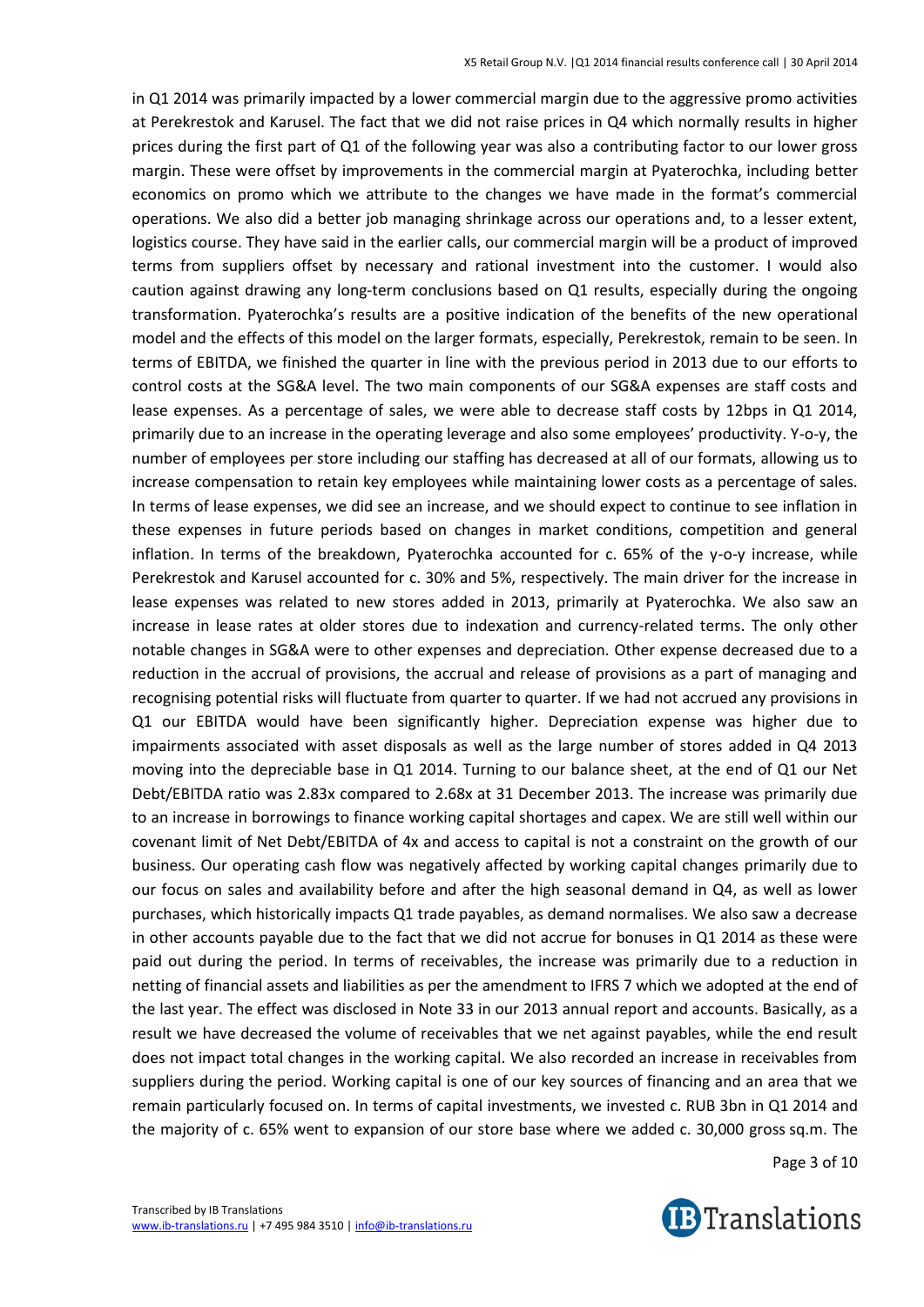next largest category was store refurbishments which accounted for c. 25% of capex spent during the period. In Q1 2014, we completed the refurbishment of 28 Pyaterochka stores and at the end of the period additional 19 [stores] were still being refurbished. At Perekrestok we refurbished four stores and eight were still in progress; we also refurbished 1 Karusel during the period. The remaining capex was made up of IT, logistics and other investments. We continue to make progress on the key projects for 2014 including the logistics operation and roll-out of demand forecasting and replenishment tools at our warehouses in the larger supermarket and hypermarket formats. Currently we are on track to complete the separation by the end of 2014 – early 2015. We will continue to provide updates on our progress in this and other areas during the year. That concludes our discussion of the results. Operator, we are ready the Q&A portion of the call.

*Operator:* Thank you. As a reminder, if you wish to ask a question, please press "\*1" on your telephone and wait for your name to be announced. If you wish to cancel your request, please press the "#" key. So, once again: press "\*1" if you wish to ask a question, and the "#" key if you wish to cancel.

The first question comes from the line of Marya Bersaneva from Morgan Stanley. Please ask your question.

*Marya Bersaneva:* Good afternoon. Thank you for taking the questions. My first question will be with regards to the improved product availability. In your annual report during the last conference call you mentioned the improved product availability since Q4 and as driven by improvement from logistics and store operations, and auto-ordering software roll-out. Could you please give us some examples of logistics and in-store changes that you are making which are leading to a better availability? And my second question is with regards to the trading at soft discounters, in particular. How is trading going so far in Q2, and are you still seeing stable traffic, i. e. flat traffic? Thank you.

*Sergey Piven:* OK. The examples of our measures on product availability. The key driver as we see it today is, of course, an improvement in the service level. That's number one. And number two, especially in Pyaterochka, is the increase in centralisation of basic flow volume which goes through our DCs vs. the volume which goes directly from suppliers to the stores. We saw an increase in both. We have recently been quite happy with the level of service, although it is still quite far from the best Western examples which routinely go over 95%, and ours are lower, but they are much better than in the previous year. So, that's the key. What we did to achieve that: as always in retail, there's no "silver bullet" but it's rather about organising a coherent and well-coordinated work of our DCs, reducing the amount of downtime, reducing the number of problems, improving the lead times for transport; numerous examples of that but regretfully no "big silver bullet". It's just (as we mentioned many times before) focusing on the basics. In this example – the basics of logistics, rather than the basics of selling goods to customers. That improved availability. We track this availability by various measures, including the shelf availability – we have special reports we introduced last year and I think they also play a role in us keeping the focus on that because you can only improve what you can measure. We are rolling out the automatic replenishment which contributed to this; however, we are now also quite educated about the downsides of this automatic replenishment – if not set up properly, it could lead to distortions in store operation. We are managing that and learning from that. There are both good results and lessons for the future setup. Improved motivation of personnel which is coming both from material motivational factors and from non-material – improved communication and improved management structure, especially In Pyaterochka; closer links between the commercial department and stores, again especially in Pyaterochka which is now a key driver of improvements because it's ahead of other formats.

Page 4 of 10

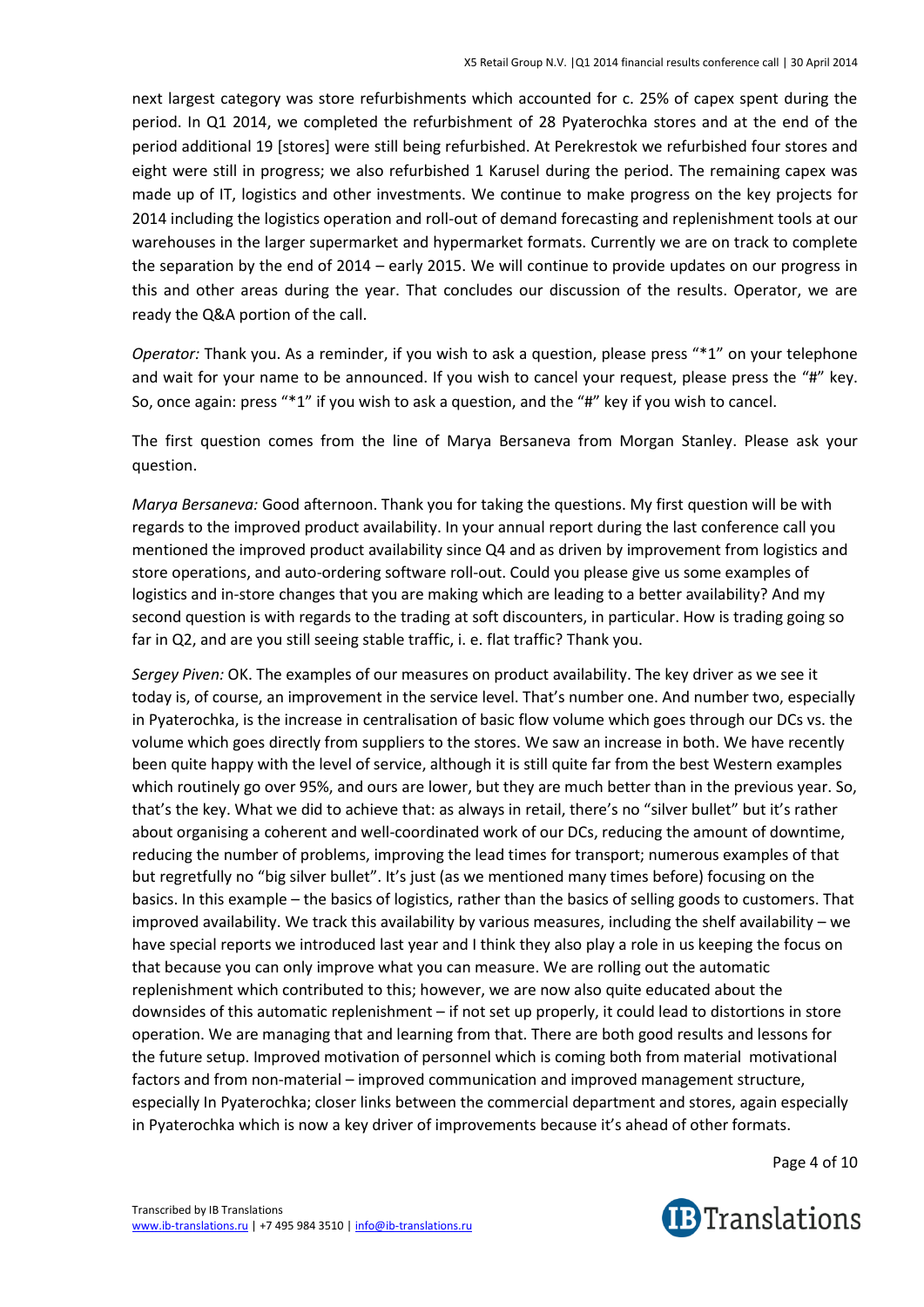Basically, nothing new from what we discussed at previous calls. We are consistent in applying all that and hope that sooner or later we'll see the results from it. The second part of the question, as far as I remember, was about the trading update for Q2. We are satisfied with it. I would not go into detail of that because we decided that we are talking about quarterly LFLs at quarterly calls simply because we think it is fairer to judge us and it is more informative to have a longer period of time for you to judge us on, basically, our performance. Also, I would not want to comment today because we have a major calendarisation shift due to our Easter holidays which were in May last year. This year they came earlier. If I just gave you numbers it would give you too positive an impression which would be then offset by the following weeks where we don't have this hike we had last year. But generally we are satisfied, especially with Pyaterochka's performance. On that, let's wait until the call on Q2 and I will give you a full update.

*Marya Bersaneva:* Very helpful. Just one clarification: could you maybe give us service levels and centralisation levels — what they are now and what you are aiming for, roughly?

*Sergey Piven:* We will follow up on that later. We are definitely looking at service levels above 90% as a target. It's important to understand why I'm a bit reluctant now to give you all the measures: internally, we have several different metrics for service levels. We have service time which includes the time of delivery; we have a general service level which just reflects the fact whether the unit was shipped or not, which is more of a warehouse internal measure; we have service levels for suppliers; we have service levels excluding shortages of products at warehouses to measure the efficiency of our operations rather than include product availability from suppliers. When I speak about the service level I comment on the trend in all of these measure metrics, which is quite positive. But speaking about one number would be a bit misleading and we would not like to go into too much detail explaining to you all of these metrics, it would take too much time. If you are especially interested in those we will be happy to answer your questions later, in a one-on-one call, following up.

*Marya Bersaneva:* OK, thank you. I will let my colleagues ask their questions now.

*Operator:* Thank you. Once again: if you wish to ask a question, please press "\*1" on your telephone and wait for your name to be announced. If you wish to cancel your request, press the "#" key. The next question comes from the line of Victoria Petrova from Credit Suisse. Please ask your question.

*Victoria Petrova:* Thank you very much for the call. Looking at your Q1 numbers I understand that you are the only company so far which invested gross margin the year over year. Also, looking at your capital statement, there's an investment in working capital. I understand that the EBITDA margin is flat but still the return on invested capital so far is down. Is it an indication that you are taking a decision to have an aggressive pricing policy? The customer will also see that. Do you have any concerns that with that you are attracting customers who you probably would not be able to sustain long-term, or is it a temporary measure to get traffic back into the stores and show that the stores are much better right now? What is the logic behind that? Are you going to change your approach to promotion campaigns with big discounts maybe vs. some more sophisticated promos? And what do you expect in relation to that? If you could elaborate. And my second question will be related to your overall full year view on gross margin dynamics. As far as I understand, you get better terms of supply, but you are investing this, and part of your back margin potentially as well, into pricing. Are you going to stick to that or not? Thank you very much.

*Sergey Piven:* OK. Now, it you look at our gross margin vs. Q1 of the last year, we lost about 0.4%. What needs to be remembered: a lot of the gross margin last year came from the margin from January sales. As I mentioned more than once, usually during the holiday period we raised prices, which we then

Page 5 of 10

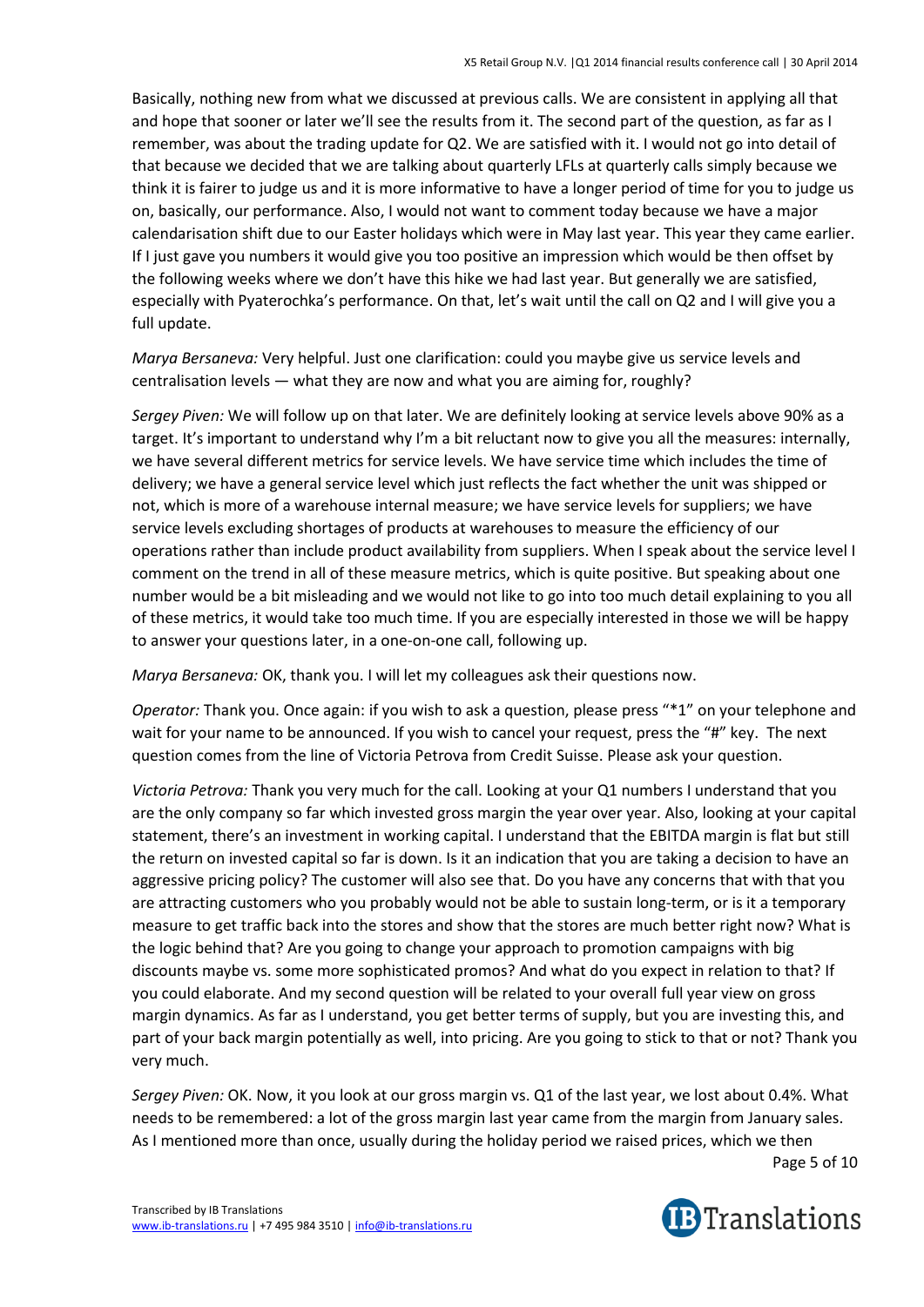reduced again. This is a major operation which can not be done in one day. Due to a holiday season, it was usually done by the end of January, so the whole January you enjoyed improved margins but at the expense of sales. When looking at the margins, you should take that into account. We did run a promo campaign. We always do, but this year, as we commented in our press release and I also commented a couple of minutes ago in my speech, we do have the effect of promos in Perekrestok and Karusel. The team took a decision to focus a lot on the fresh promo, fresh products, fruit and veg, and perishable goods, which traditionally are not compensated by any of the back margin. That is part of the value proposition of mainly Perekrestok. We are having discussion on to what extent they want to rebalance their promos and we find understanding internally on that. We have an effect of that. It is not a desperate measure to bring customers back because we want customers at all costs. Having a good fresh promo is part of the value proposition of Perekrestok. They are looking and finding their balance with gross margins. We do not expect any drastic changes in our pricing policy. We do invest in customers, but, as I said, rationally, and we always keep an eye on our bottom line. I can confirm that we are not changing our guidance for this year in terms of EBITDA. That's all I can say about this. Now, in terms of the working capital, I commented a bit on the working capital in my speech – we were so much focused as a team and as a company last year and at the beginning of this year, on bringing back sales, that this goal went above everything else. The working capital, apart from the drivers I mentioned in my speech, was also driven by stock and, to some extent, by payables. It is an area of concern for us. We have traditionally been more aggressive in managing working capital than most of our peers and competitors. We think that we came to a point this year when the Company feels strong enough to start balancing its operations. Sales remain a priority for us by all means. But we also feel strong enough to start having a more balanced view on our operations, and the working capital is growing higher on our priority list. So you can expect some measures on the working capital to be taken in Q2 and Q3. Some of them, especially on stocks, have a longer lead-time period and every retailer would tell you that. It's not simple to manage inventory without affecting sales, so we will find our balance there. But again, this is a little bit of rebalancing. If you look at our working capital, you'll see a drop in the middle of the last year but then you'll see gradual improvements. We will continue to work on that and I would actually expect some improvements in payables in the next couple of quarters and maybe, over a longer period of time, some improvements in stock. What you can be reassured of, is that this is an area of a very in-depth and serious discussion within the Company and that the management by now has got the working capital part higher on their priority list. Speaking about the cash flow: the cash flow was purely the result of the working capital. If you look at the numbers, you'll see that it was the working capital changes that drove the cash flow. I think it is covered by my comments on the working capital.

*Victoria Petrova:* Of course. Thank you very much and just one small additional question: you are so far doing a great job in improving your sales and obviously given that Q1 was still weaker in terms of inflation, your 10–12% revenue growth looks quite conservative. Are you revisiting that or are you leaving some security measures towards the remaining quarters if you want to get profitability or working capital back? So far I think, there should be, on the macro side, only an improvement vs. Q1, and you are already at 14%.

*Sergey Piven:* On the macro side, I would not be leaping to conclusions about any improvements. Let's see how it goes. The situation develops quite fast and may sometimes be unpredictable. We've just seen the Central Bank increase the interest rate again, which does affect the economy and does affect borrowing costs – and also our borrowing costs. Not fully, because we have a lot of our portfolio at fixed rates, but to some extent. As for the growth forecast, we do not change our guidance right now. We are going through a budget revision process as we speak. If we see some opportunities during that process we will reflect that in due time in our guidance, if not – we'll keep the guidance. Let's see how it works.

Page 6 of 10



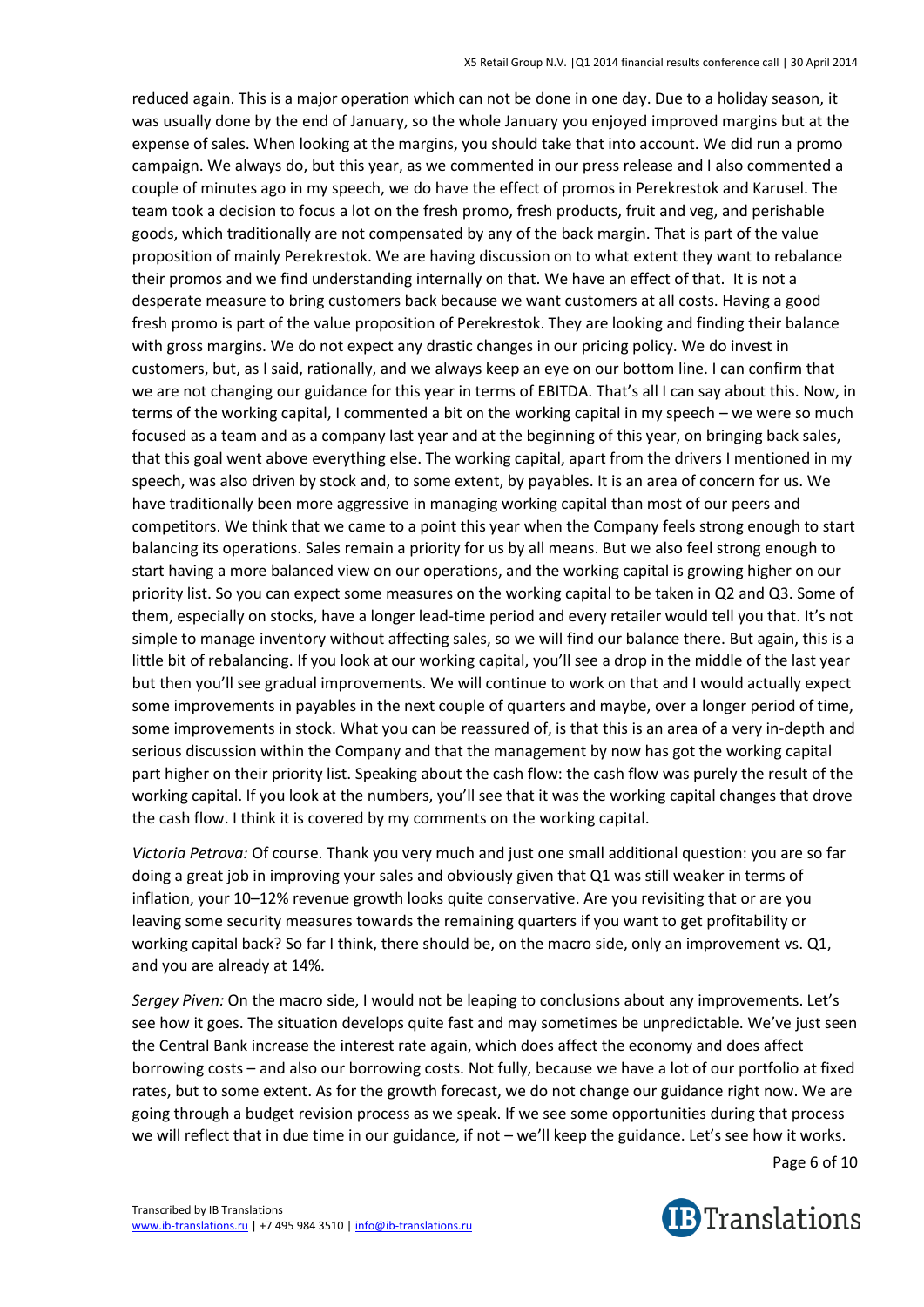What you can be assured of is that in terms of our priorities, although I mentioned that we now have a more balanced set of metrics, which we track and which we give importance to, sales are still on the top. We do want to have more sales, we do work towards that and if we see any opportunities to have higher sales than we forecasted before, we will definitely use it and will then, of course, reflect it in our guidance and in our forecasts.

*Victoria Petrova:* Thank you very much, it's very useful.

*Operator:* Thank you. Once again: if you wish to ask a question, please press "\*1" on your telephone and wait for your name to be announced. To cancel your request, press the "#" key, and once again press "\*1" to start the question. The next question comes from the line of Victor Dima from Bank of America. Please ask your question.

*Victor Dima:* Hi. Thank you for taking your time to answer all the questions. I have a couple of quick questions. First, on whether you've seen your competition, specifically in the discounter and the convenience format, being more aggressive in Moscow or St Petersburg. At least, Magnit may have come to invest in the price during this period. Have you seen this? Do you have plans of responding to this? It's my first question. And second, you mentioned the loyalty programme at Karusel that you recently launched. Would you be able to give a bit more colour — how does it work and what are the benefits for the consumers? Thank you.

*Sergey Piven:* OK. First of all, on competition in Moscow. Generally, we saw some increase in promo activities from Magnit in the beginning of the year compared to Q4 quarter of the last year. But overall, I think it's a normal competitive environment. I don't think we see any extreme measures from our competition on prices or on promo. The same is true for us. As for Moscow, I think and I'm sure our colleagues in Magnit know that there is much more competition in Moscow than pricing. In fact, it's also assortment and other things, building presence, etc. So I think here we do see Magnit having Moscow in their plans, but we do not think that some special pricing measures need to be taken just to fend them off from Moscow in the short run. I think it's a marathon, not a sprint race and, frankly, I do not think these measures would be effective because our competition is planning long-term, rather than shortterm. There is no point for us starting some price war where we have so many more stores than they. I just see no reason to show a hysterical reaction to Magnit's plans to enter Moscow. We respect them very much; we know they have long-term plans; we'll wait and see. I think the best thing for us is to give the best service and the best product offer to our customers and then our customers will choose over time. That's my response to the question and it's an honest response. In terms of loyalty for Karusel: at the end of last year, Karusel introduced a loyalty card, called *Ikra*; this is a card that has a pre-reserved amount of money on it when you actually get it. We do sell it, but not for the full amount. The amount can be quite high but there are certain limitations on how you can spend it. In fact, basically to make a full use of the amount you have to go to Karusel every week because there is a limit on how much you can benefit from this apparently good amount on the card – how much you can spend every week. So if you want to spend the entire RUB 2 or 3 thousand presumably you have on the card, you actually can spend it over some period of time doing multiple visits with a big check, which you give Karusel and a good basket of products you take away home. So in this respect I think this is a quite well-structured programme, although it's new and we, being of course prudent people financially, are watching it very closely and we'll see how it works longer-term. Of course, it has side benefits we are going to explore, which is getting a better understanding of customers, especially our loyal customers, which we are very much interested in. That's a little bit on how it works.

Page 7 of 10

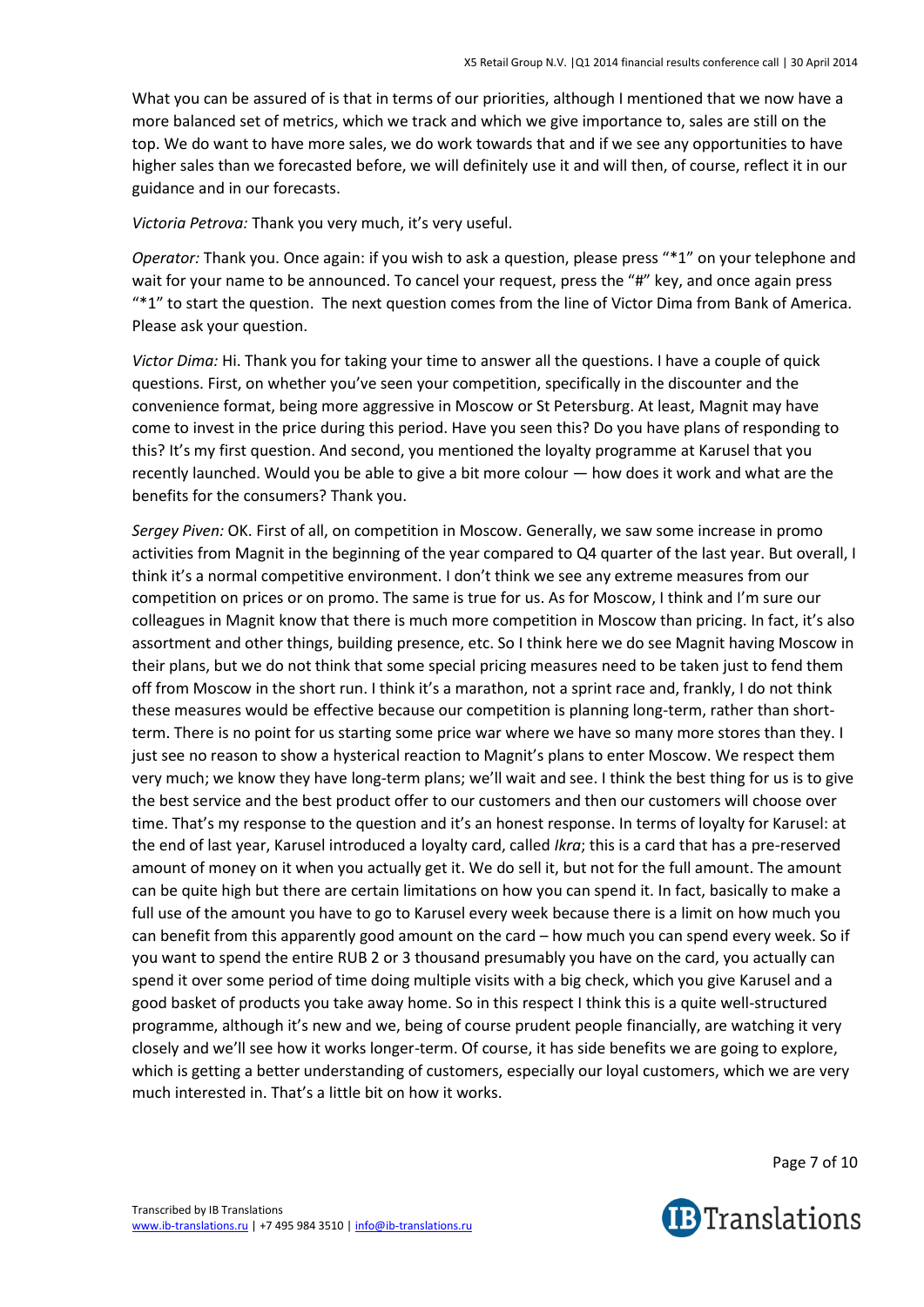*Victor Dima:* Thank you. Just to clarify in terms of the loyalty programme, how well do you think shoppers or consumers of Karusel will be covered by this; do you expect 50% to be covered, or 80% or 100%?

*Sergey Piven:* I can't give you the exact number right now, but in the plans there definitely were figures in the ballpark of … don't want to take the number off the top of my head, but what I remember was something around 40% in the plans.

*Victor Dima:* OK, thank you very much, that was very helpful.

*Operator:* Thank you. Once again: if you wish to ask a question, please press "\*1" on your telephone and wait for your name to be announced. The next question comes from the line of Sveta Sukhanova from UBS. Please ask your question.

*Sveta Sukhanova*: Good afternoon. Two questions from me, if I may. Sergey, the first question would be on your accounts receivable. During your speech you provided an explanation and referred to some notes in the consolidated financial statements for the full year. I actually missed the number of the note. I did not fully get why your accounts receivable collection deteriorated in Q1. If you could kindly explain it again I would much appreciate it.

### *Sergey Piven:* Note 33.

*Sveta Sukhanova:* Note 33. Thank you very much. I'll have it opened and will have a look. Would it be possible to give us a simple explanation why it has changed. It has something to do with netting as far as I understood.

*Sergey Piven:* A simple explanation is IFRS. Standard 7, which we adopted at the end of the last year, basically tells you that you cannot net your receivables against your payables – in a simple form; in more detail you can give a call to Greg and he'll connect you to our Chief Accountant Officer and you can discuss it in as much depth as you want.

*Sveta Sukhanova:* Good, thank you very much, but may I ask you one follow-up question here: It means that you have adopted this from the end of last year – should it also mean that Q1 last year numbers were not revised backwards.

*Sergey Piven:* In Q1 last year, this rule was not adopted yet and was not reflected.

*Sveta Sukhanova:* OK, all is clear then. Thank you very much, now that's much-much better. My second question would be about staff costs. If you compare all listed food retailers, actually maybe excluding Lenta, your staff costs as percentage of sales look like ones of the best at 8.1%. And your sales per employee are also quite decent. My question would be: In your staff costs, do you include costs of the outsourced staff? And in the number of staff reported – I think I took it either from your annual report or presentation – do you include outsourced staff as well?

*Sergey Piven:* Outstaffing is, of course, included in the staff costs and also in the annual report, in the number of employees, you can find that this is also included. Don't forget that in Q1, especially in Pyaterochka, we were quite helped with the operating leverage, which affects all lines of opex, including the staff costs. The better LFL you have, then staff costs start lagging a little bit, because the growth in LFL is better.

*Sveta Sukhanova:* Of course, I was actually looking at FY numbers and you are still at the lowest level excluding the outlying Lenta. All is clear now, thank you very much.

Page 8 of 10

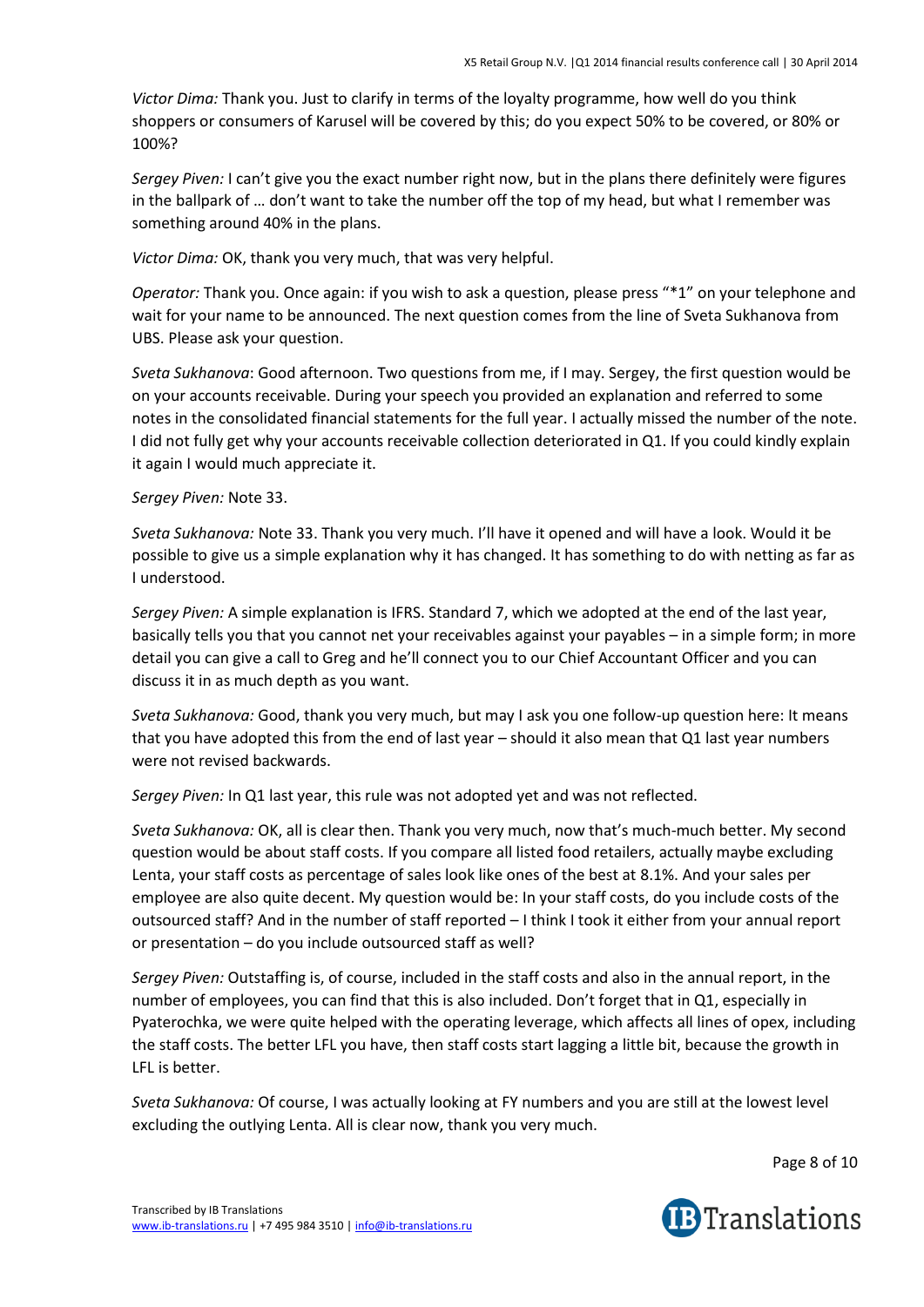*Sergey Piven:* Just to follow-up, one small adjustment that I need to make. Logistics staff costs, for personnel at warehouses, are included in the gross margin line. So when we compare our P&Ls to our competition, we do make this adjustment sometimes to the best of our knowledge. It's because we know that some of our competitors have it in the SG&A section. This would not affect it to a large extent but you probably should make that kind of adjustment when doing the analysis. And it's reflected in our annual report notes – you can go there and find it. OK.

*Operator:* The next question comes from the line of Christopher Koumoudos from Wood and Company. Please ask your question.

*Christopher Koumoudos:* Hi, thank you for taking the time to answer these questions. Just a quick question with regards to gross margin. I know that gross margin decreased by 40bps y-o-y, and at Pyaterochka you actually had an increase in your gross margin. I was just wondering whether you could split the gross margins from other formats and how they changed y-o-y and which were the most significant loss.

*Sergey Piven:* I'm sorry but we do not do that split publicly.

*Christopher Koumoudos:* OK. Thank you.

*Operator:* Thank you. Once again: if you wish to ask a question, please press "\*1" on your telephone and wait for your name to be announced. To cancel your request, press the "#" key, and once again it is "\*1" if you wish to ask a question. The next question comes from the line of Kalim Aziz from Armajaro. Please ask your question.

*Kalim Aziz*: Thank you very much for doing this call. I was comparing your sales per sq. m on a global basis to inventory per sq. m. The increase in inventory per sq. m is faster than in revenue per sq. m. That tells me that the availability or the improvement is more by providing what inventory on a partial basis. I just want to understand the improvement in the availability of stock on the shelf. How much was it because you provided more inventory in the shops vs. a better information content on the logistics side?

*Sergey Piven:* Sorry, the last couple of words were, was it for better information...

*Kalim Aziz*: OK, if you have better information on the movement of stock in the shop, you can optimise inventory – not provide more inventory but keep the selves stacked properly. And the other side of the question is that if you provide more and more inventory at the shop, so that you never get them out of shelves. There are two ways of doing that.

*Sergey Piven:* I think there are both elements there. We do not distinguish between the two. I can't give you the exact effect of the first and the latter, so that's the answer to the question. But definitely there are two elements there, and, of course, as CFO I prefer the second one.

# *Kalim Aziz*: The second one.

*Sergey Piven*: Yes, of course. But coming back to my previous comments, it was to some extent a conscious decision; it's understanding the limitations of our supply chain. We put sales on top of our priority list the whole last year and at the beginning of this year. Now, as I said, we are moving working capital, including inventory, higher up our priority list because we feel stronger, and we feel that we are more able with the team gaining experience more and more, and learning all the levers of this particular company, we are able as a team to manage in a more balanced way. Basically, I'm quoting you a discussion which we have had at our Executive Board meetings recently. Be assured that it's moving higher on our priority list.

Page 9 of 10